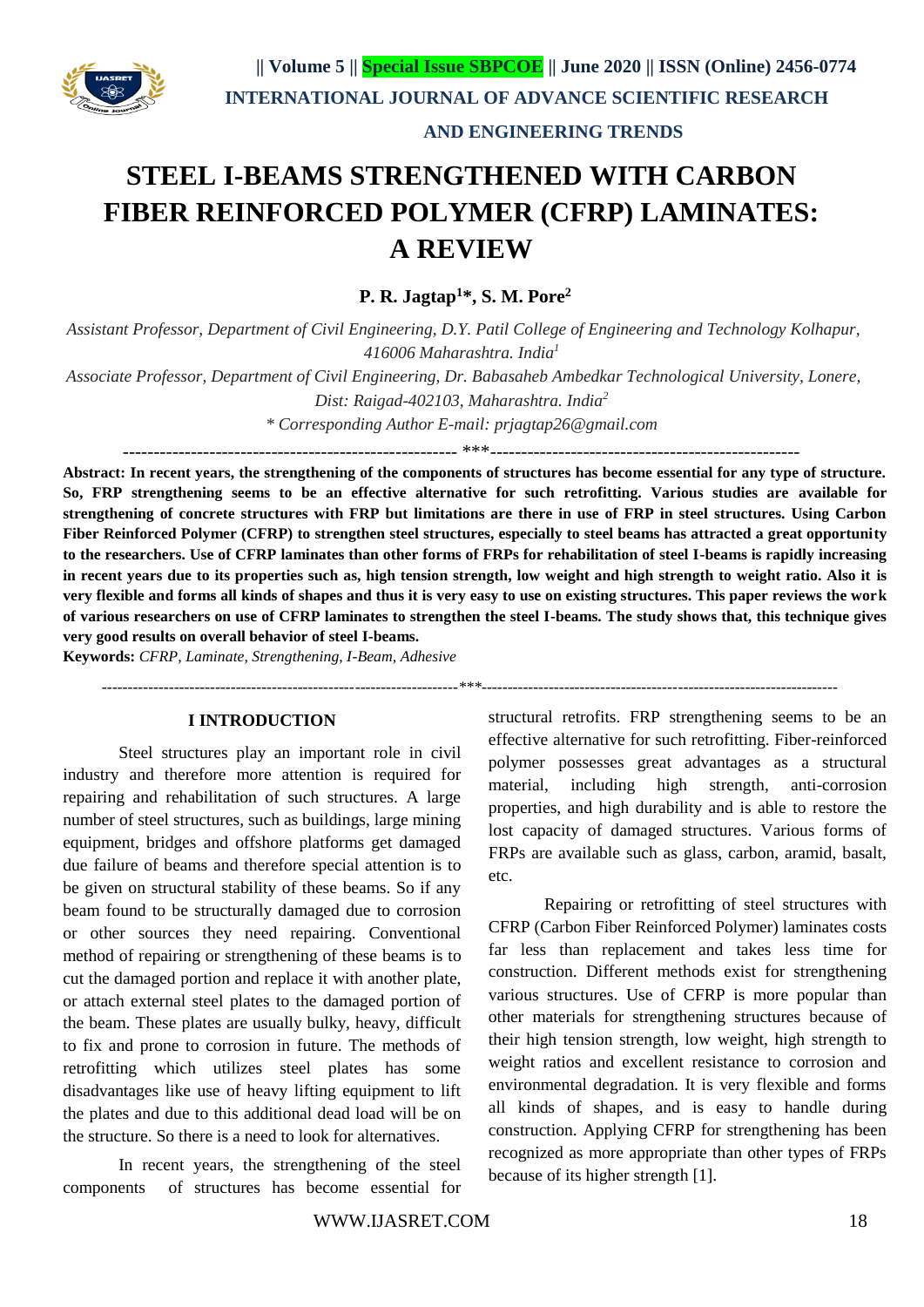

 **|| Volume 5 || Special Issue SBPCOE || June 2020 || ISSN (Online) 2456-0774 INTERNATIONAL JOURNAL OF ADVANCE SCIENTIFIC RESEARCH AND ENGINEERING TRENDS**

#### **II.CFRP COMPOSITES**

CFRP composite is normally used in steel strengthening because its strength and stiffness are comparable to the steel material. There are three types of CFRP materials: normal modulus (CFRP) with a stiffness less than steel, high modulus (HM-CFRP) with a stiffness similar to steel, and ultra high modulus (UHM-CFRP) with stiffness higher than steel [2]. Therefore, HM-CFRP and UHM-CFRP are preferred in strengthening steel structures hence they will carry the stresses before the steel is yielded. The CFRP composites are supplied in the forms of dry wrap sheets and plates, as shown in Fig. I and Fig. II respectively.



Fig. 1 CFRP sheet



Fig. 2 CFRP plate

The properties of CFRP sheets and plates are different for different manufacturers. Some of the properties given by Hindoostan Mills Ltd. are given in Table I. Stress-strain relationship for one normal modulus and one ultra high modulus laminate specimens [3] is shown in Fig. III.



Fig. 3 Stress-strain graph of CFRP composites (adopted from 3) TABLE I

| <b>Properties</b>                | CFRP<br><b>Sheet (200</b><br>GSM) | CFRP<br><b>Sheet (400</b><br>GSM) | <b>Plate</b> |
|----------------------------------|-----------------------------------|-----------------------------------|--------------|
| <b>Areal Weight</b><br>$(g/m^2)$ | 200                               | 400                               | 1400         |
| Width (mm)                       | 500                               | 500                               | 50           |
| <b>Dry Fabric</b>                |                                   |                                   |              |
| Thick                            | 0.22                              | 0.43                              | 1.4          |
| (mm)                             |                                   |                                   |              |
| <b>Density</b><br>$(Kg/m^3)$     | 1800                              | 1800                              | 1600         |
| <b>Tensile</b>                   |                                   |                                   |              |
| <b>Strengt</b>                   | 4000                              | 4000                              | 4200         |
| h(MPa)                           |                                   |                                   |              |
| Tensile                          |                                   |                                   |              |
| Modulu                           | 24000                             | 240000                            | 242000       |
| s (MPa)                          |                                   |                                   |              |

## **III PROPERTIES OF CFRP MATERIALS**

## ADHESIVES

To maximize the effectiveness of FRP strengthening, the selection of an appropriate adhesive is very important. The adhesive layer is the weak link in FRP-strengthened steel structures, which cause adhesion failure. As a result, the material properties of the bonding adhesive play an important role in determining the load- carrying capacity of the strengthened structure. The selection process of proper adhesive needs to consider not only the short-term mechanical performance but also its long-term durability and ease for handling on the construction site. [4]

CFRP material in the form of sheet and plate are bonded to the steel surface using a two-part epoxy adhesive i.e. resin and hardener. An adhesive supplied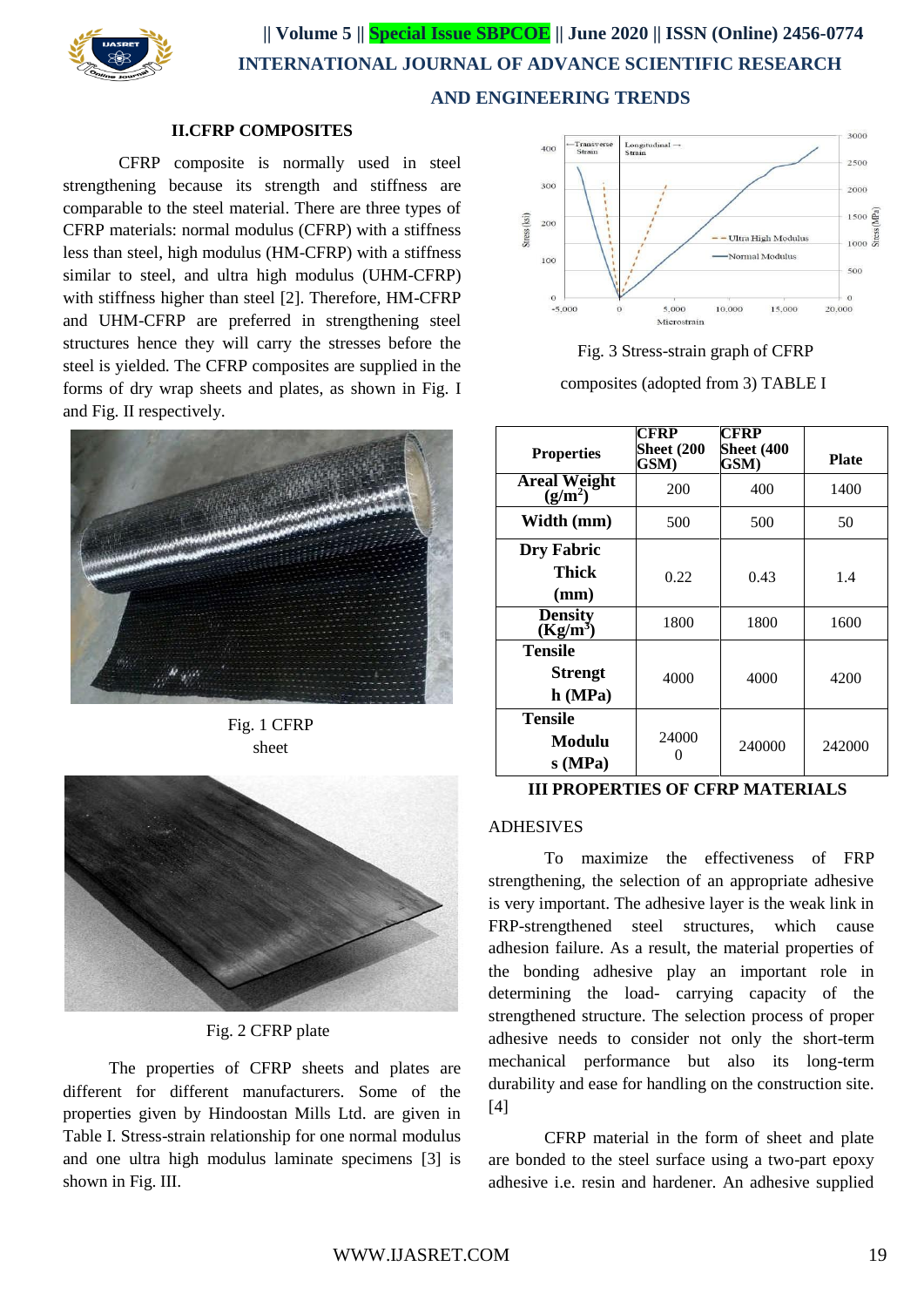

 **|| Volume 5 || Special Issue SBPCOE || June 2020 || ISSN (Online) 2456-0774 INTERNATIONAL JOURNAL OF ADVANCE SCIENTIFIC RESEARCH** 

# **AND ENGINEERING TRENDS**

by Hindoostan Mills Ltd. for CFRP sheets consists of two components Hinpoxy C Resin (Part-A) and Hinpoxy C Hardener (Part-B). Hinpoxy C Resin is a Bisphenol-a based liquid epoxy resin and Hinpoxy C Hardener is a colorless, low viscosity, modified amine hardener. The mixing ratio is 100 part of component A (resin) to 30 part of component B (hardener) by weight (Resin: Hardener =  $100: 30$ ). This adhesive is totally a water resistant and curing time after application is about 24 Hrs. The other properties of adhesive are as per the Table 3. [5,6,7]

An adhesive supplied by Hindoostan Mills Ltd. for CFRP plates consists of two components Hinpoxy CAD Resin (Part-A) and Hinpoxy CAD Hardener (Part-B). The mixing ratio is 100 part of component A (resin) to 35 part of component B (hardener) by weight (Resin: Hardener  $= 100$ : 35). This adhesive is also totally a water resistant and curing time after application is about 24 Hrs. The other properties of adhesive are as per the Table II.

#### **IV CONTRIBUTION**

Mertz and Gillespie [8] found the effectiveness of CFRP materials on naturally deteriorated steel bridge girders. Steel girders deterioration was due to loss of cross-section area through corrosion. These girders were removed from a highway bridge in Pennsylvania (USA) after being demolished. The members retrofitted with five different ways and results showed that the flexural stiffness and strength increased considerably.

Another study was conducted by Miller et al. [9] on full scale corroded girders to investigate the potential of reinforcement with CFRP plates. First the three-point bending tests were performed on the unreinforced girder to assess decrease in strength and stiffness due to reduction of cross-section area. The strengthening of four girders consists of bonding 5.25 mm-thick CFRP plates to the soffit of the tension flange. Test results showed that the stiffness had increased in the range 10-37% due to retrofit.

Strengthening of undamaged steel-concrete composite girders through attaching different number of layers 1, 3, and 5 of 1.27 mm- thick CFRP plates to the tension flanges of the steel section was investigated by Tavakkolizadeh and Saadatmanesh [10]. Their results showed that ultimate load carrying capacity of the girders was significantly increased. However, their elastic stiffness was slightly increased. Furthermore, it was noted that efficiency of reinforcement was reduced as the number of layers of CFRP increased.

| <b>Properties</b>              | <b>Adhesive for Sheet</b> |                  | <b>Adhesive for Plate</b> |                       |
|--------------------------------|---------------------------|------------------|---------------------------|-----------------------|
|                                | Resin                     | Harden<br>er     | Resin                     | Harden<br>er          |
| Density $(g/cm^3)$             | $1.15 - 1.2$              | $0.94 -$<br>0.95 | $1.15-$<br>1.35           | $0.9 - 1.1$           |
| Flash Point (                  | >200                      | >123             | >150                      | >150                  |
| <b>Viscosity</b><br>(mPa.s)    | 9000-<br>12000            | $<$ 50           | Thixotropic<br>Nature     | Thixotropic<br>Nature |
| <b>Storage Life</b><br>(Years) |                           |                  |                           |                       |

In order to simulate severe service damage of the composite specimens, Sen et al. [11] overloaded steelconcrete composite beams until failure of the tension flange was induced and then the beams were reinforced with CFRP plates. Test results showed significant increases in the beams capacity. Habeeb et.al., [12], shows that maximum tensile strength and maximum bending strength of unidirectional CFRP strips is more compared to bidirectional CFRP strips.

The use of normal modulus CFRP and HM-CFRP sheets to restore artificially damaged steel concrete composite beams was indicated by Shaat and Fam [13]. It was noted that flexural strength and stiffness of the composite girders were reduced by 60 and 54%, respectively due to complete cut in the tension flange at mid-span. However, restoration with CFRP sheets was able to recover original strength and stiffness.

The effectiveness of CFRP sheets on improving fatigue strength of steel girders was examined by Tavakkolizadeh and Saadatmanesh [14]. They tested a number of small-scale steel beams strengthened with pultruded carbon fiber sheets. In order to create a fatigue sensitive detail, tension flanges of steel beams were cut to create a notch on each side. The CFRP patches with identical lengths were then bonded on to the cut sections. Different stress ranges of 69 to 379 MPa were considered in the study.

K. Soudki et al., [15] presents preliminary results on the effectiveness of using adhesively bonded prestressed carbon fiber reinforced polymer (CFRP) strips to increase the static flexural strength of a steel member. They also presented transfer length data of prestressed CFRP strips bonded with epoxy adhesive to a steel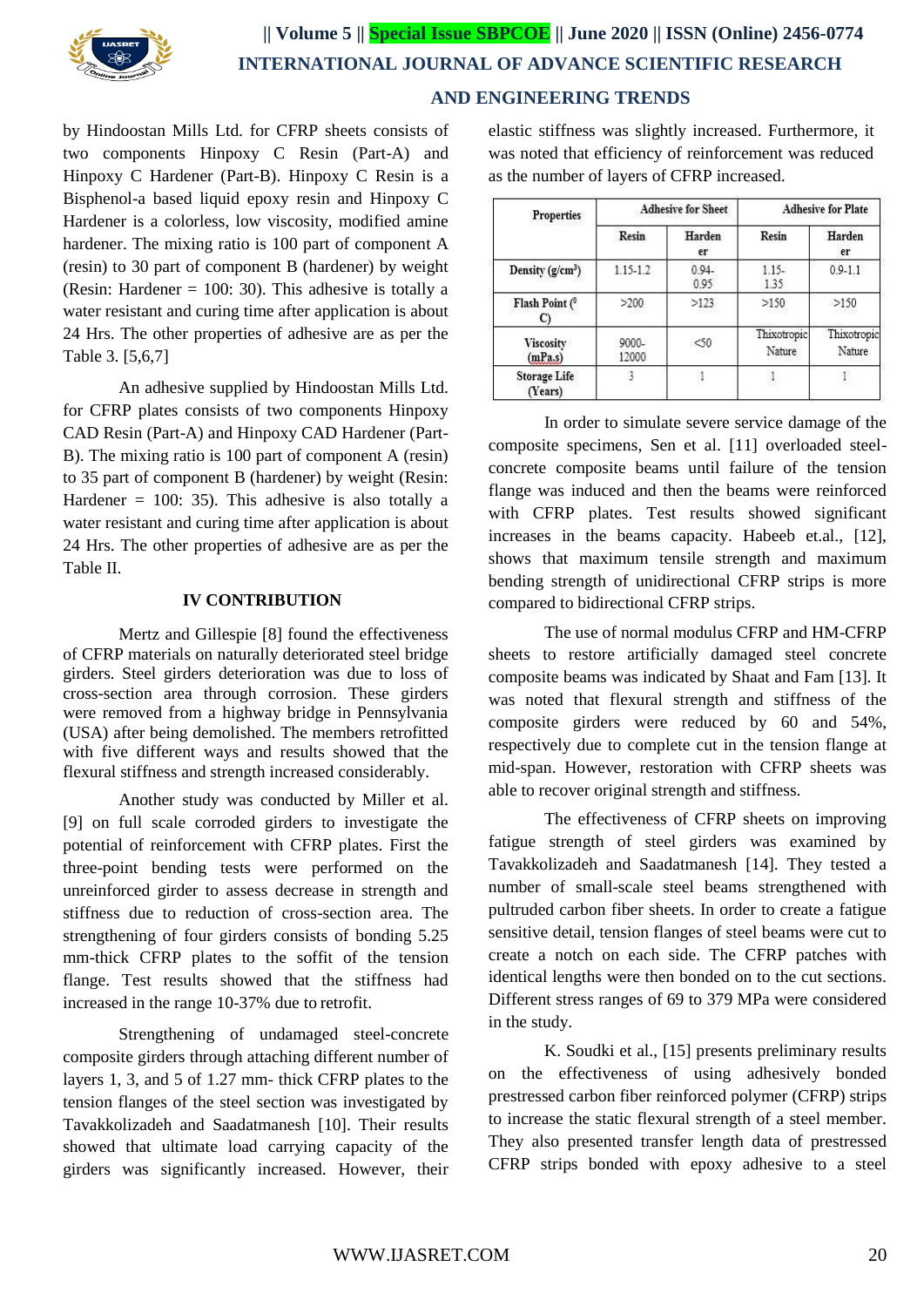

member. The CFRP prestressed system was very effective in enhancing the flexural behaviour of a steel beam. The increase in the yield strength ranged from 7 to 13% and the increase in ultimate strength ranged from 18 to 28% depending on the grade of steel.

## **V.SURFACE PREPARATION**

Surface preparation is one of the most important steps in strengthening of steel structures where CFRP is used as a material for bonding purpose. It is the key to a strong and durable adhesive bond. The transfer of load between steel and CFRP composites mainly depends on the adhesive quality. This transfer is affected by surface preparation, bond length, type of material, etc. The surface preparation can be done effectively by gritblasting techniques. Grit- blasting removes weak layers and modifies the chemical characteristics of the adhesive. It is discussed that application of the CFRP material can occur up to 150 h after completion of the surface preparation. If strengthening is made after this time, lower bond strength will be achieved as per Gholami et al., [16]. Surface grinders or sandblasters were used to remove all rust, paint and primer from the flange of I section. Also at the same time, the surface of be treated with very fine sandpaper to provide sufficient roughness and more bond strength [3].

D. Schnerch et al., [17] conclude that the reliability of joint is highly dependent upon the surface treatment processes for bonding the fiber-reinforced composite to the steel structural elements. For assessing the effect of the CFRP strengthening technique on the fatigue strength, Jiao et al., [18] used a grinder to remove the corrosion as well as to level the weld area on each steel beams of fit before applying the adhesive. Tavakkolizadeh and Saadatmanesh

[14] used a sand blaster carefully by number 50 glass bids and washed with saline solution just prior to the application of the composite sheet oxidation.

However Schnerch et al. [19] contended that preparing the surface with a hand grinder followed by sandpapering reduces the bonding ability of the surface. However, a chemically active steel surface that is free from contaminants is essential to enhance the chemical bond between the adhesive and the metallic surface. S. A.

Hashim [20] claimed that, Brushing, ultrasonic, or vapour degreasing systems are the most efficient to remove oil and other potential surface contamination, especially when adequate solvents are used. Contamination may then be removed using the excess solvent, rather than simply re depositing it on the steel surface as the solvent evaporates.

The most efficient means of achieving a highenergy surface of the steel is by grit blasting said by Hollaway and Cadei [21]. Grit blasting with angular grit removes the inactive oxide and hydroxide deposits by cutting and deformation of the base material. The grit size also affects the surface profile of the steel. Harris and Beevers

[22] stated that finer particles created a smoother surface than coarser grit particles and smoother surfaces exhibited higher adhesive-steel surface bonding.

#### **VI. ANALYTICAL STUDY**

Analysis of strengthening effect on existing structures can be done by computer software. In most of the structural analysis software, the Finite Element Method (FEM) is used. Analytical method was evaluated by Colombi [23] to investigate the fracture mechanics of CFRP flexural strengthened steel beams by using ANSYS software. Deng et al. [24] validated an analytical solution to calculate the stress in the CFRP flexural strengthened steel beams by using ABAQUS software.

K. Narmashiri and M. Z. Jumaat [25] used 28 laboratory beam specimens for experimentation purpose which were strengthened by Carbon Fiber Reinforced Polymer and steel plates. They used ANSYS software to find the accuracies of Finite Element (FE) simulations, based on two and three dimensional (2D and 3D) modelling of strengthened steel I-beams in static linear and non- linear analyses. ANSYS software was used by P. R. Jagtap and S.M. Pore [5] for three-dimensional simulation to evaluate the experimental results. The steel I sections, CFRP strips and adhesive were simulated using the 3D solid triangle elements. Comparison of experimental and numerical study on the parameters such as deflection, load carrying capacity shows a good agreement between the results.

## **VII.CONCLUSION**

This paper reviews the existing application of CFRP laminates to the steel I-Beams. This technique of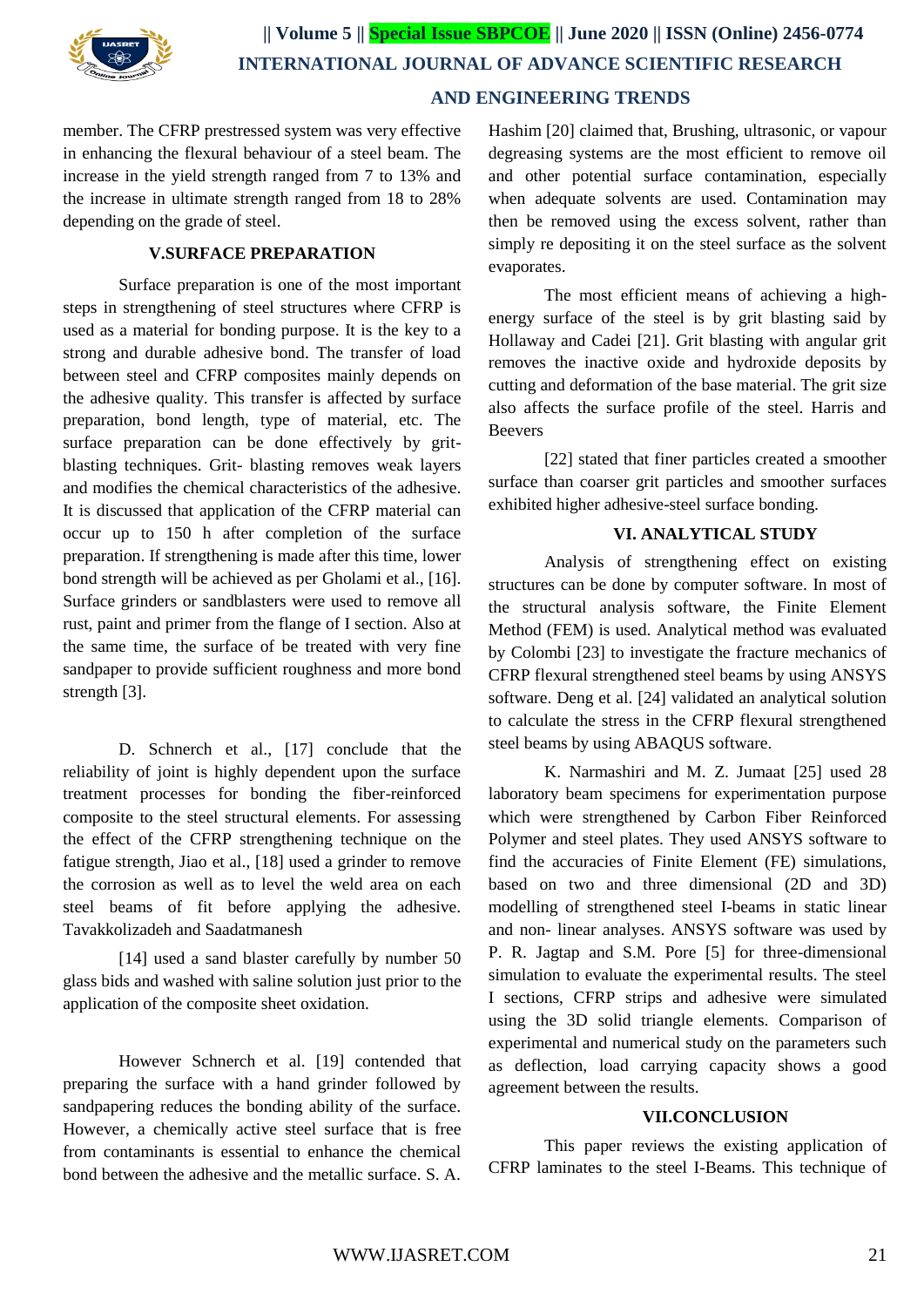

 **INTERNATIONAL JOURNAL OF ADVANCE SCIENTIFIC RESEARCH** 

# **AND ENGINEERING TRENDS**

strengthening the surfaces of steel sections with CFRP composites is a relatively promising field and must be used for steel I-beams. Various researchers show that CFRP wrapping system proves to be advantages over conventional strengthening processes. The CFRP system was very effective in enhancing the flexural strength and yield strength of a steel I-beam which results in increase in ultimate strength. Using CFRP to steel I- beams enables to restore lost capacity and take additional loads. Also it increases the fatigue life of steel structures and reduces the crack propagation.

## **ACKNOWLEDGEMENTS**

This paper was prepared during the Ph.D. research at Civil Engineering Department of Dr. Babasaheb Ambedkar Technological University Lonere, Maharashtra, India. The authors wish to thanks to Hindoostan Mills Ltd. Mumbai, for providing the CFRP and adhesive for research work.

#### **REFERENCES**

[1] K. Narmashiri, M. Z. Jumaat and N. H. R. Sulong, "Shear strengthening of Steel I-beams by Using CFRP Strips", Scientific1, Research and Essays, vol. 5, no.16, (2010), pp. 2155-2168.

[2] X.-L. Zhao and L. Zhang, "State-of-the-art Review on FRP Strengthened Steel Structures", Engineering Structures, vol. 29, no.8, (2007), pp. 1808-1823.

[3] A. P. Nisal, "Steel Beams Strengthened With Ultra High Modulus CFRP Laminates", Ph.D. thesis, College of Engineering, University of Kentucky, (2011).

[4] J. G. Teng, T. Yu and D. Fernando "Strengthening of Steel Structures with Fiber-Reinforced Polymer Composites", Journal of Constructional Steel Research, vol. 78, (2012), pp. 131-143.

[5] P. R Jagtap and S.M. Pore, "Effectiveness of CFRP composites on compression flange of structural I-beam", Journal of Engineering, Design and Technology, vol. 17, no.4, (2019), pp. 782-792.

[6] P. R. Jagtap and S.M. Pore, "Effect of CFRP Strengthening on Web of Steel I-Beam", International Journal of Innovative Technology and Exploring Engineering, vol. 8, no. 12, (2019), pp. 4628-4631.

[7] P. R. Jagtap and S.M. Pore, "Shear Strengthening of Steel I-Beam With CFRP Composites", International Journal of Scientific & Technology Research, vol.9, no. 2, (2020), pp. 1335-1338.

[8] D. R. Mertz, and J.W. Gillespie, "Rehabilitation of Steel Bridge Girders through the Application of Advanced Composite Materials", Final Report to the Transportation Research Board (Contract NCHRP-93- ID011), Washington, D.C. (1996) p. 30.

[9] T.C. Miller, et al., "Strengthening of a Steel Bridge Girder Using CFRP Plates", Journal of Bridge Engineering, vol. 6, no.6, (2001), pp. 514- 522.

[10] M. Tavakkolizadeh and H. Saadatmanesh, "Strengthening of Steel- Concrete Composite Girders Using Carbon Fiber Reinforced Polymers Sheets", Journal of Structural Engineering, vol. 129, no.1, (2003) pp. 30-40.

[11]R. Sen, L. Liby, and G. Mullins, "Strengthening steel bridge sections using CFRP laminates", Composites Part B: Engineering, vol. 32, no.4, (2001), pp. 309-322.

[12] M.D. Habeeb, U.R. Rahman and M. Sandeep, "Fabrication of Carbon Fiber Reinforced Polymer (CFRP) & Comparing Experimental Result (Tensile & Bending) of CFRP (Unidirectional & Bidirectional) With Aluminum (Al7075)", International Journal of Advanced Science and Technology, vol.28, no.16, (2019), pp. 1970- 1984.

[13] A. Shaat, and A. Fam, "Repair of Cracked Steel Girders Connected to Concrete Slabs Using Carbon-Fiber-Reinforced Polymer Sheets", Journal of Composites for Construction, vol.12, no.6, (2008) pp. 650- 659.

[14] M. Tavakkolizadeh and H. Saadatmanesh, "Fatigue Strength of Steel Girders Strengthened with Carbon Fiber Reinforced Polymer Patch", Journal of Structural Engineering, vol.129, no.2, (2003), pp. 186-196.

[15]K. Soudki, A. Schumacher and M. Motavalli, "Flexural Strengthening of a Steel Beam with Prestressed CFRP Strips – Preliminary Investigation", FRPRCS-9 Sydney, Australia, (2009), pp. 1-4.

[16] M. Gholami, A.R.M. Sam, J.M. Yatim and M.M. Tahir, "A Review on Steel/CFRP Strengthening Systems Focusing Environmental Performance", Construction and Building Materials, vol. 47, (2013), pp. 301-310.

[17]D. Schnerch, K. Stanford, E. Sumner and S. Rizkalla, "Bond Behavior of CFRP Strengthened Steel Bridges and Structures," Proceedings of the International Symposium